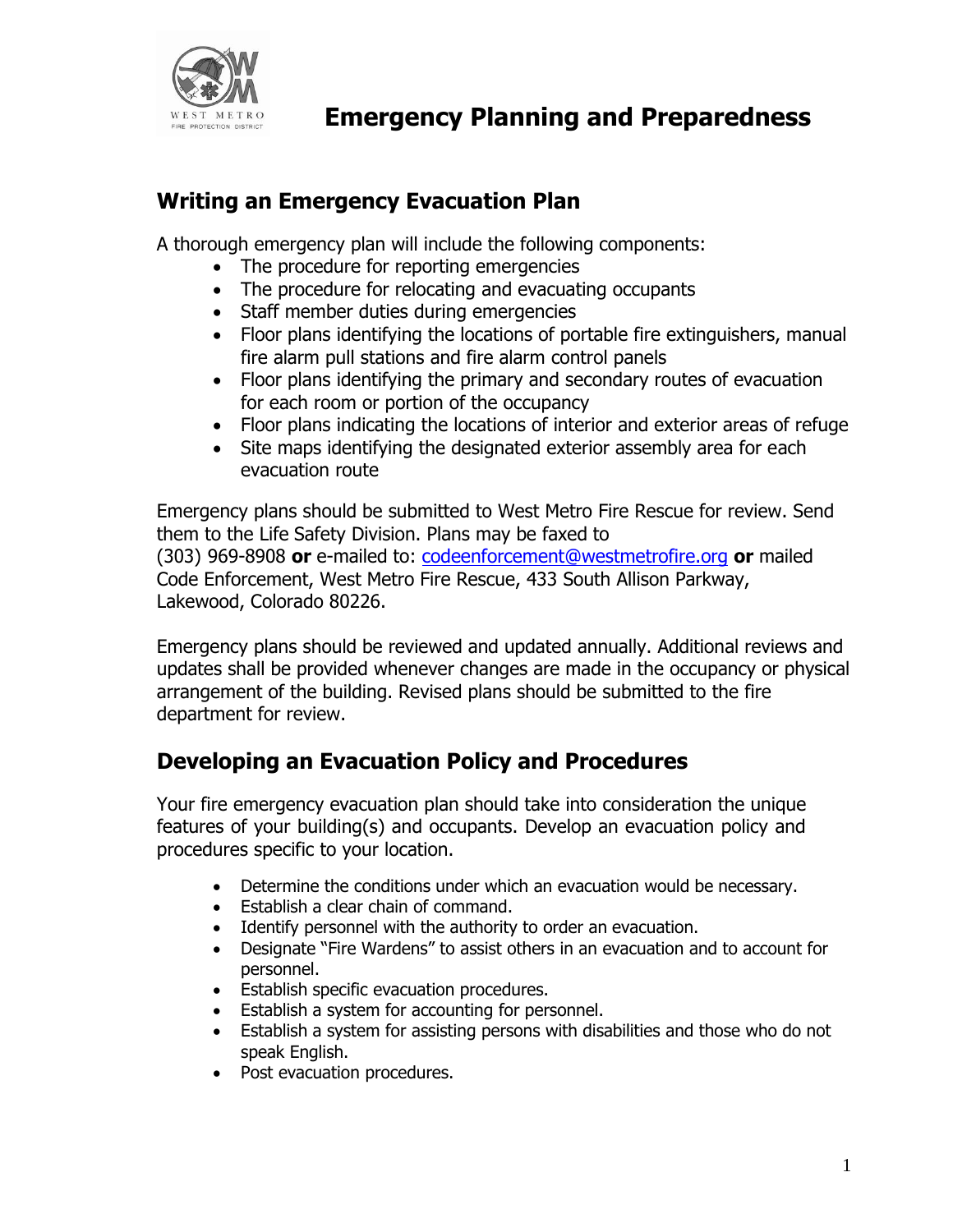## **Getting Started with Writing Your Plan**

**1. Survey the building.** Determine what types of fire and life safety systems you have: voice alarms, smoke alarms, sprinkler systems, manual pull alarms, fire extinguishers and fire doors. If your alarm system is monitored, keep the name and phone number of the monitoring company available at the fire alarm panel.

Identify the locations of the following:

- Exits
- Primary evacuation routes
- Secondary evacuation routes
- Accessible egress routes
- Areas of refuge
- Manual fire alarm boxes
- Portable fire extinguishers
- Occupant-use hose stations
- Fire alarm annunciators and controls

**2. Survey the occupants.** Note any special needs that individuals may have, such as physical disabilities or not speaking/reading English.

**3. Create a floorplan.** Prepare a basic floorplan for each floor of the building. Show the primary and secondary fire exits as well as the locations of all fire extinguishers and manual alarm pull stations. Post the floorplan throughout the building. Mark "YOU ARE HERE" according to the location of the posted plan. Then mark the two closest fire exits. Also, note that elevators must NOT be used as a fire exit.

**4. Write a plan that clearly describes the building's safety system and instructs occupants what to do in the event of fire.** Describe the type of fire detection system that is located in the building. Explain where smoke alarms, sprinkler systems and manual pull alarms are located. Assign roles or jobs to building occupants and state what occupants should do if fire strikes. Clearly describe the following procedures:

- $\bullet$  Sound the fire alarm  $-$  notify occupants of fire.
- Call the fire department from a safe place. It may be necessary to evacuate the building first, before calling 911.
- Close doors around the fire to contain it.
- Evacuate the area where fire is located. It may be necessary to take refuge in a safe area inside the building, rather than leaving the building.
- If possible, assist evacuating individuals with disabilities or other needs.
- Once out of the building, go directly to the pre-determined meeting place and check in with the Accountability Monitor (the person responsible for making sure all of the occupants are accounted for in the meeting place).
- Report any missing occupants to the Accountability Monitor.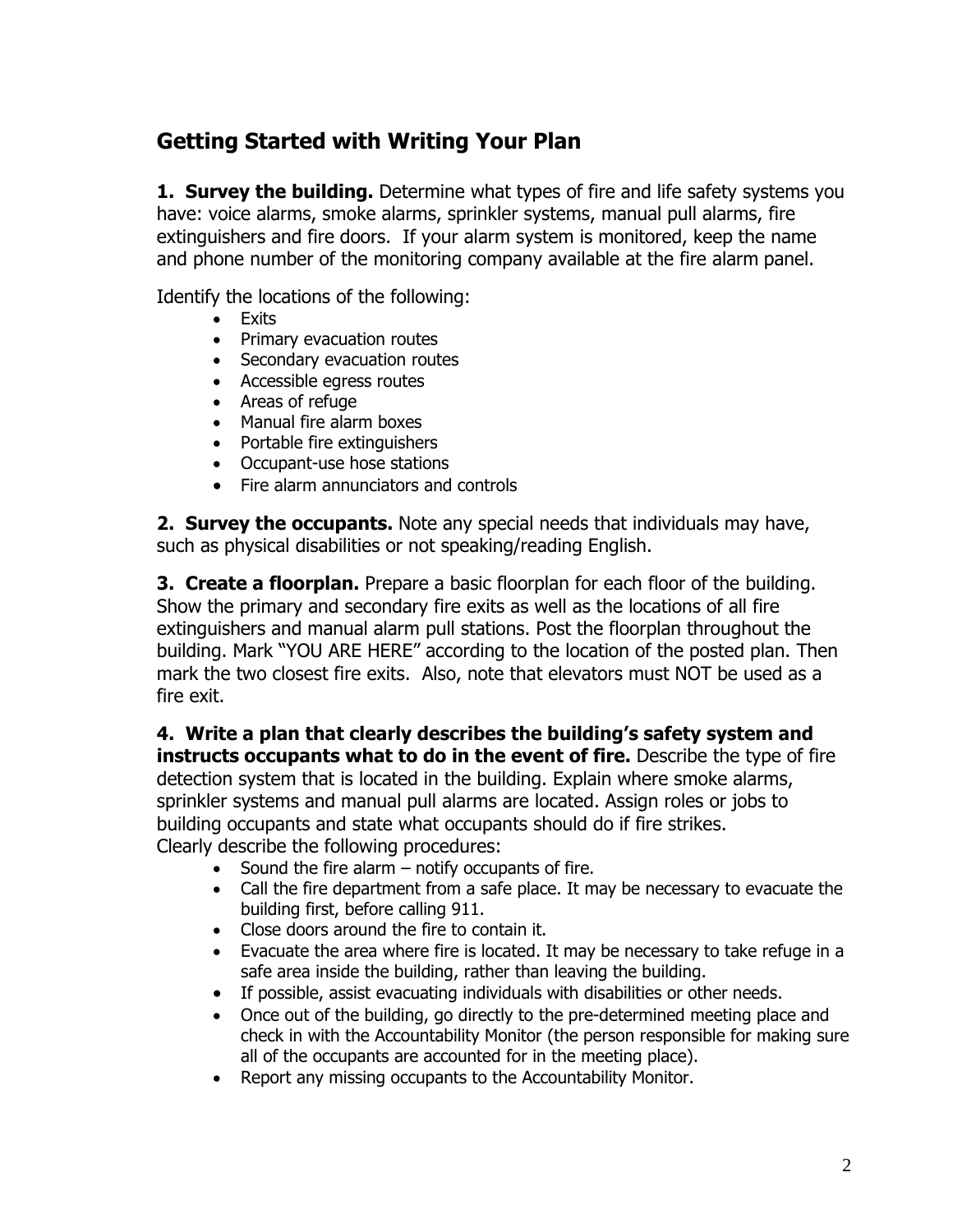• Once out of the building, stay out until directed by the fire department that it is safe to return to the building.

Review the evacuation plan with building occupants. Assign specific jobs to certain occupants (including alternates to act in their absence) and practice evacuation drills with occupants regularly.

# **Sample Emergency Job Descriptions**

#### **Building Fire Marshal (and alternate)**

- Responsible (with the cooperation of the safety committee) for organizing the fire emergency evacuation plan.
- Advises all occupants how to use the fire alarm systems and emergency communication systems.
- Conducts regular inspections of basements, closets and storage areas to prevent and remove any fire dangers.
- Regularly inspects the building's fire safety equipment, initiating any building repairs needed to ensure a safe evacuation.
- In a fire emergency, establishes a command center through which all information is channeled until the arrival of the fire department.

#### **Emergency Coordinator** (and alternate)

- Selects, trains and organizes the staff for conducting emergency operations.
- Acts as liaison between the fire department and building occupants.

#### **Floor Warden**

- Coordinates all emergency actions in an assigned area.
- Ensures that the fire department is made aware of emergency conditions (through the emergency coordinator).
- Conducts occupant searches and reports results to the command center.

### **Stairwell Monitor**

- Determines if stairs are a safe means of egress during a fire emergency.
- Holds the stairway door open and directs orderly evacuation of building occupants.
- Makes sure all stairwell doors are CLOSED and NOT HELD OPEN when they are not actually being used for egress.

#### **Elevator Monitor**

- Ensures that the building occupants do NOT wait for or use elevators during an evacuation.
- Directs all people to the nearest available stairway

#### **Restroom Monitor**

• Clears all persons from the restrooms

### **Monitor for Individuals with Disabilities**

- Coordinates the evacuation of any building occupants who have disabilities.
- Prior to an emergency, this person assigns TWO monitors to assist each building occupant who has a disability. During an emergency the two monitors will accompany the person with a disability to the reassembly area.
- If problems occur, this monitor reports directly to the emergency coordinator.

#### **Accountability Monitor**

 Responsible for making sure all of the building occupants are accounted for at the reassembly area.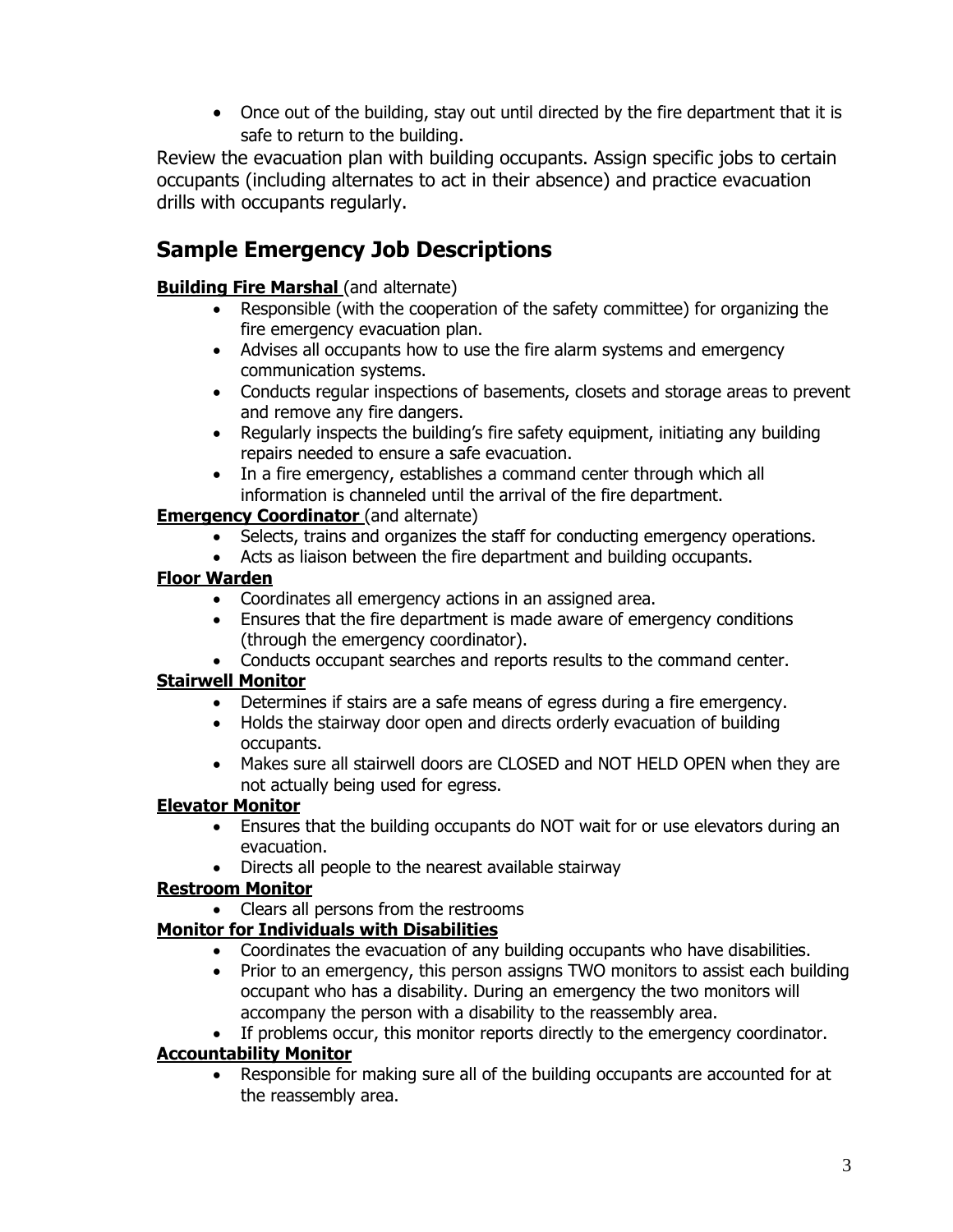Reports anyone missing to the emergency coordinator, who will advise firefighters. **ONLY firefighters should conduct a search for missing persons.**

## **Practice Evacuation Drills Regularly**

A fire emergency calls for fast decisions followed by fast action. It is unlikely that persons responding to a real emergency can learn something new during an emergency (for example, figuring out a secondary escape route). Planning and practice help evacuations run smoothly and help occupants remain calm. It is best to practice fire drills regularly and work out any problems with an escape plan before a real emergency occurs.

- Conduct fire drills regularly  $-$  at least 2-4 times per year.
- Consider inviting the fire department to witness one of your evacuation drills. With proper notice (4 weeks advance notice), West Metro Fire Rescue will witness an evacuation drill once per year for any business in the West Metro Fire Protection District. Call (303) 989-4307 to schedule an evacuation drill witness.
- Notify your alarm company regarding your scheduled evacuation drill
- Gradually increase the practicality of your evacuation drills by:
	- o Conducting some of the drills unannounced
	- $\circ$  Putting up a pretend barrier (picture of a flame, sign with the words "EXIT BLOCKED BY SMOKE", etc…) by the primary escape route, causing occupants to become familiar with secondary escape routes.
	- o Place a cardboard box decorated with pictures of flames to demonstrate the location of a fire. Evaluate how occupants respond to the location of a fire.
- Critique every fire drill, looking for ways to improve. Evaluate behavior, time and procedures.

### **Sample Evaluation Form:**

| Date of evacuation drill:                                                         | Time of evacuation drill: |                |              |
|-----------------------------------------------------------------------------------|---------------------------|----------------|--------------|
| Completed by (name and title):                                                    |                           |                |              |
| Personnel who participated in drill:                                              |                           |                |              |
|                                                                                   |                           |                |              |
|                                                                                   |                           |                |              |
| Was an alarm sounded for the drill?<br>Which areas of the facility were affected? | Yes                       | N <sub>0</sub> |              |
| Was an evacuation of these areas completed?<br>If no, explain why:                | Yes                       | N <sub>o</sub> |              |
|                                                                                   |                           |                |              |
| Rate the effectiveness of the drill:                                              | Good                      | Fair           | Poor         |
| 1. Personnel response                                                             | Good                      | Fair           | Poor         |
| 2. Occupant, visitor, guest response                                              | Good                      | Fair           | Poor         |
| 3. Personnel familiarization with duties                                          | Good                      | Fair           | Poor         |
| 4. Effectiveness of procedures                                                    | Good                      | Fair<br>Fair   | Poor         |
| 5. Speed of evacuation<br>6. Communication during drill                           | Good<br>Good              | Fair           | Poor<br>Poor |
| 7. Personnel's familiarity of alarm systems                                       | Good                      | Fair           | Poor         |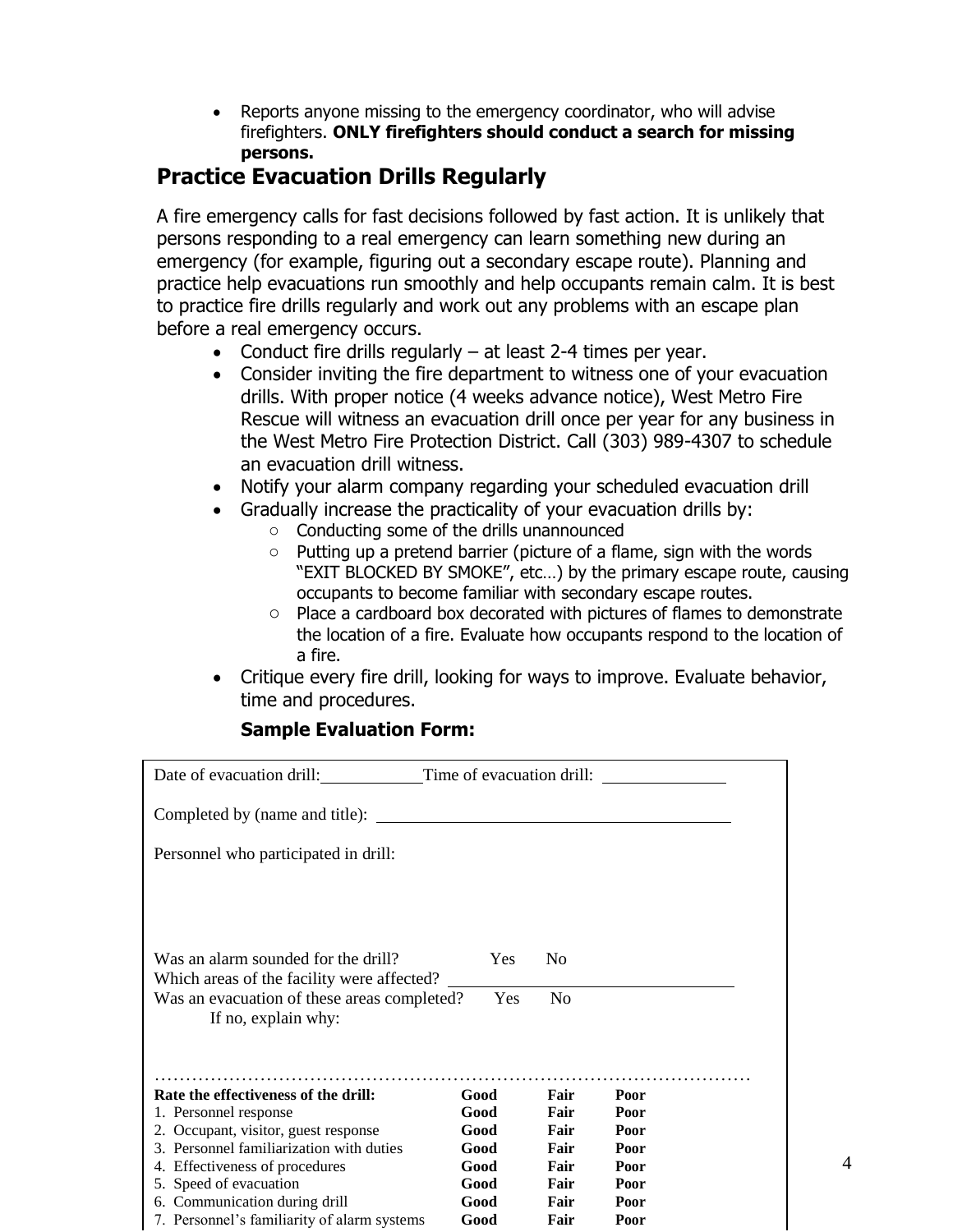# **Standard Procedures for Emergencies**

### **How to Respond to an Alarm**

- Treat every alarm as an emergency.
- Begin evacuation procedures.
- Notify West Metro Fire Rescue by calling 911 or (303) 969-0245.
- Determine the location of the fire.
- Proceed to your designated meeting place and report to the Accountability Monitor.

### **How to Report a Fire**

- Pull the fire alarm system.
- Call the fire department immediately **from a safe place**. Dial 911. If there are problems with the 911 system, dial (303) 969-0245 to directly reach the West Metro Fire Rescue Dispatch Center.
- Be prepared to describe the nature of the emergency.
- The dispatcher will ask you for your address. Be sure to know the address of the building. It is a good idea to display address and information on the telephone (on a sticker), so everyone has quick access to it.
- $\bullet$  Be specific if there is a room number and a floor  $-$  provide all necessary information regarding the location of the fire. If your building has a name, give that name to the dispatcher.
- You will be asked for the nearest cross streets. Be familiar with the cross streets and landmarks.
- Provide as much specific information as you can on the extent and nature of the fire.
- Give a call back telephone number to the dispatcher.
- The dispatcher will confirm that you are in a safe location away from the fire, and may ask you to stay on the line until the fire department arrives.

## **Meeting place and accountability**

- Have a pre-determined meeting place where occupants will meet upon evacuation of the building and check in with the Accountability Monitor.
- This location should be far away enough from the building to be safe from debris and burning material. The location should be out of the way of arriving fire department vehicles and apparatus. Select an alternate location in a sheltered location, in the event of inclement weather.
- Once assembled at the meeting place, occupants should stay together at this location.
- Missing persons should be reported to the fire department by the Accountability Monitor.